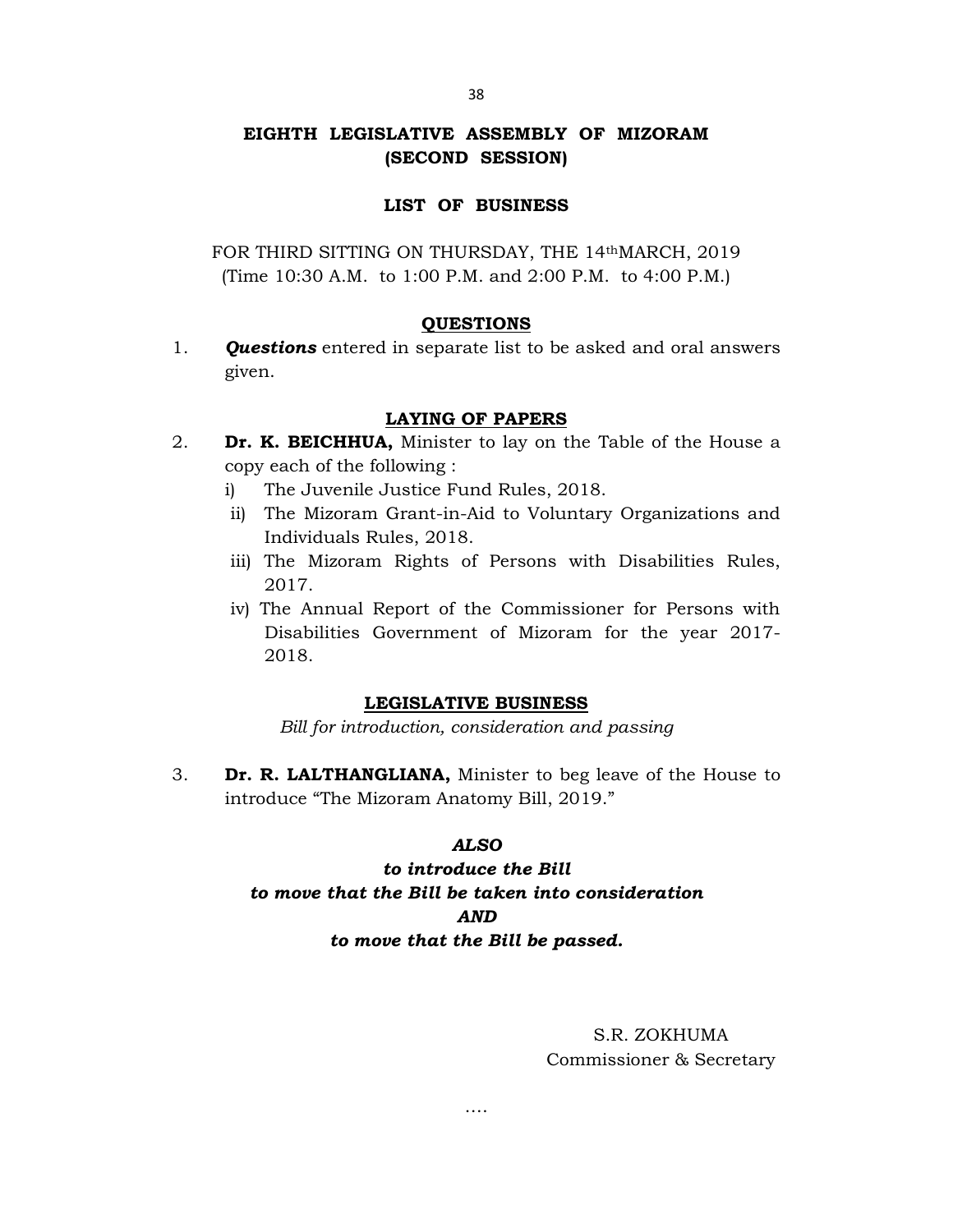**SPEAKER** : If my people, who are called by my name, will humble themselves and pray and seek my face and turn from their wicked ways, then I will hear from heaven, and I will forgive their sin and will heal their land.

2 Chronicles 7:14

 We shall now have time for Question Hour. The owner of Starred Question No. 6, Pu V.L. Zaithanzama is absent today. As per Rule No. 50 of our procedure, his question will be included in the procedure but will be asked after other questions. Let us call now upon Pu F. Lalnunmawia to ask Starred Question No. 7.

Dr. F. LALNUNMAWIA: Thank you, Pu Speaker. Starred Question No. 7 - Will the Hon. Minister for PWD be pleased to state:

Expected time for completion of the ongoing construction work of HmuifangSialsuk road and Sialsuk-Sailam Road?

SPEAKER : Let us call upon the Hon. Minister concerned to answer.

PU ZORAMTHANGA, CHIEF MINISTER: Thank you, Pu Speaker. The said works are expected to be completed on 27.11.2019 and 22.9.2019 respectively.

SPEAKER : Is there any supplementary Questions?

Dr. F. LALNUNMAWIA: Thank you, Pu Speaker. I would like to ask if it is possible to finish the works before the coming monsoon.

PU ZODINTLUANGA RALTE: Pu Speaker, I would like to ask during which financial year the fund for this road was allocated.

SPEAKER : Pu C. Lalsawivunga for the last one.

PU C. LALSAWIVUNGA: Pu Speaker, I have learned that the fund meant for PHE Site office of Bawngkawn, ITI Road has been diverted. What is the reason? For what purpose it is utilized?

SPEAKER : The hon. Chief Minister may now answer.

PU ZORAMTHANGA, CHIEF MINISTER: Pu Speaker, I am sorry that I could not answer the last one without prior preparation. Regarding Pu Zodintluanga's question, the fund was sanctioned during the financial year of 2018-2019. Efforts are made so that the works is completed as soon as possible. Thank you.

SPEAKER : Starred Question No. 8 from Pu Vanlaltanpuia.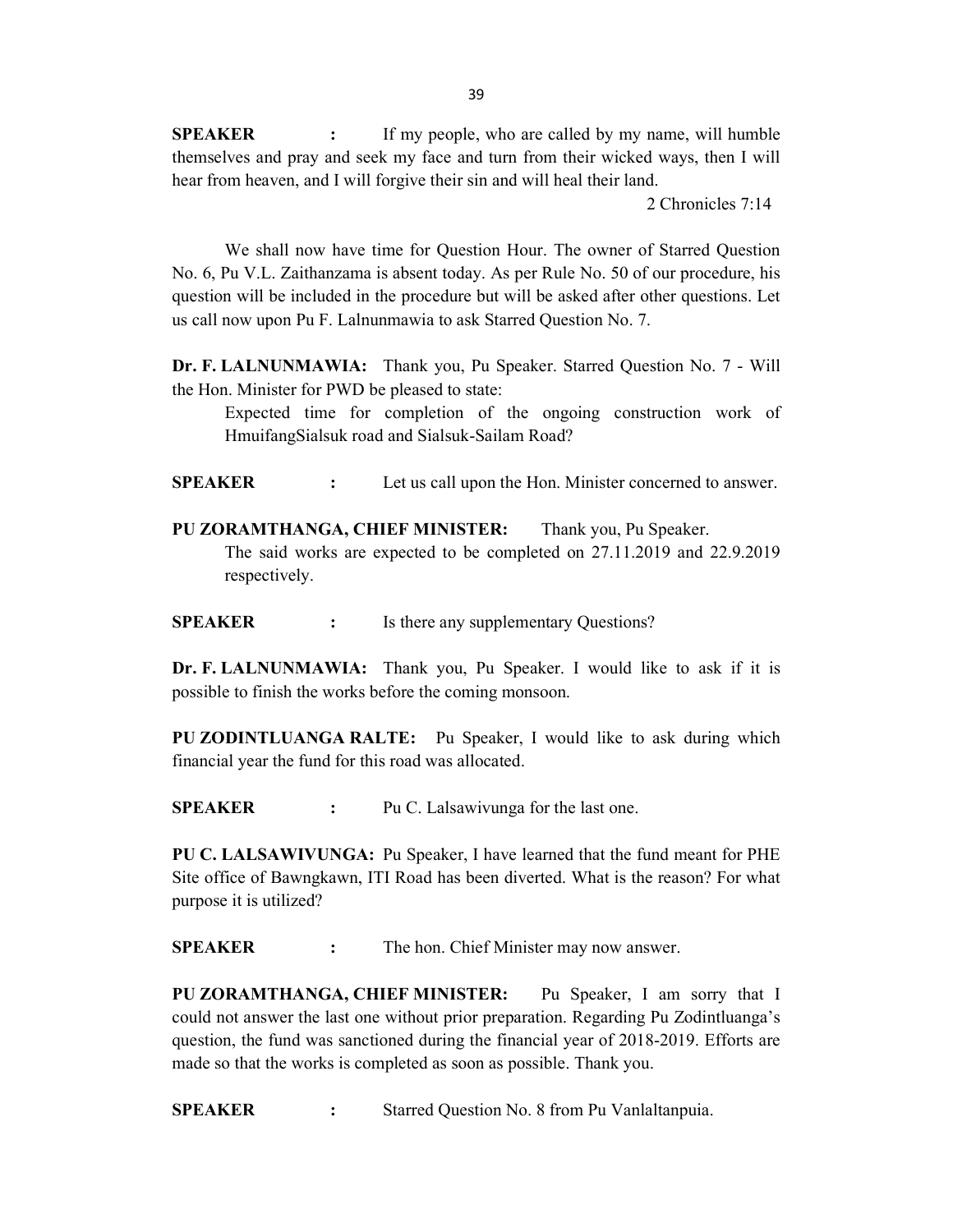40

Dr. VANLALTANPUIA: Thank you, Pu Speaker. Starred Question No. 8 - Will the Hon. Minister for Law & Judicial Deptt. be pleased to state:

Whether the location for Lunglei District Court Office being decided?

SPEAKER : The Hon. Minister concerned may answer.

PU TJ. LALNUNTLUANGA, MINISTER: Pu Speaker, the answer is: It is not yet decided.

SPEAKER : Supplementary Question from the questioner.

Dr. VANLALTANPUIA: Thank you, Pu Speaker. Will it be possible to set up the office within Lunglei North area in view of the possible traffic jam problem in other places?

SPEAKER : Hon. Minister may answer.

PU TJ. LALNUNTLUANGA, MINISTER: Pu Speaker, the government will look into the matter as it is an important matter. Thank you.

SPEAKER : Starred Question No. 9 from Pu K.T. Rokhaw.

PU K.T. ROKHAW : Thank you, Pu Speaker, Starred Question No. 9 - Will the Hon. Minister for PWD be pleased to state:

 Whether reconstruction of National Highway No. 302 of Tlabung Road already being completed?

SPEAKER : The Hon. Chief Minister, Pu Zoramthanga may answer.

PU ZORAMTHANGA, CHIEF MINISTER: Pu Speaker, the answer is: The work is not yet completed.

SPEAKER : Supplementary Question from Pu NiharKanti Chakma.

PU NIHAR KANTI CHAKMA: Thank you, Pu Speaker. The said National Highway is the lifeline for the people of my constituency. There are two bridges at Phairuangkai and Tuichawng which need repairing. Is it possible to repair these two bridges? Is there any prevailing contractor at the moment? If so, who is the contractor? How much is the estimate amount? What is the percent of the physical achievement? Will it be completed before the coming monsoon? Is there any proposal for widening of National Highway 302?

SPEAKER : Pu B.D. Chakma.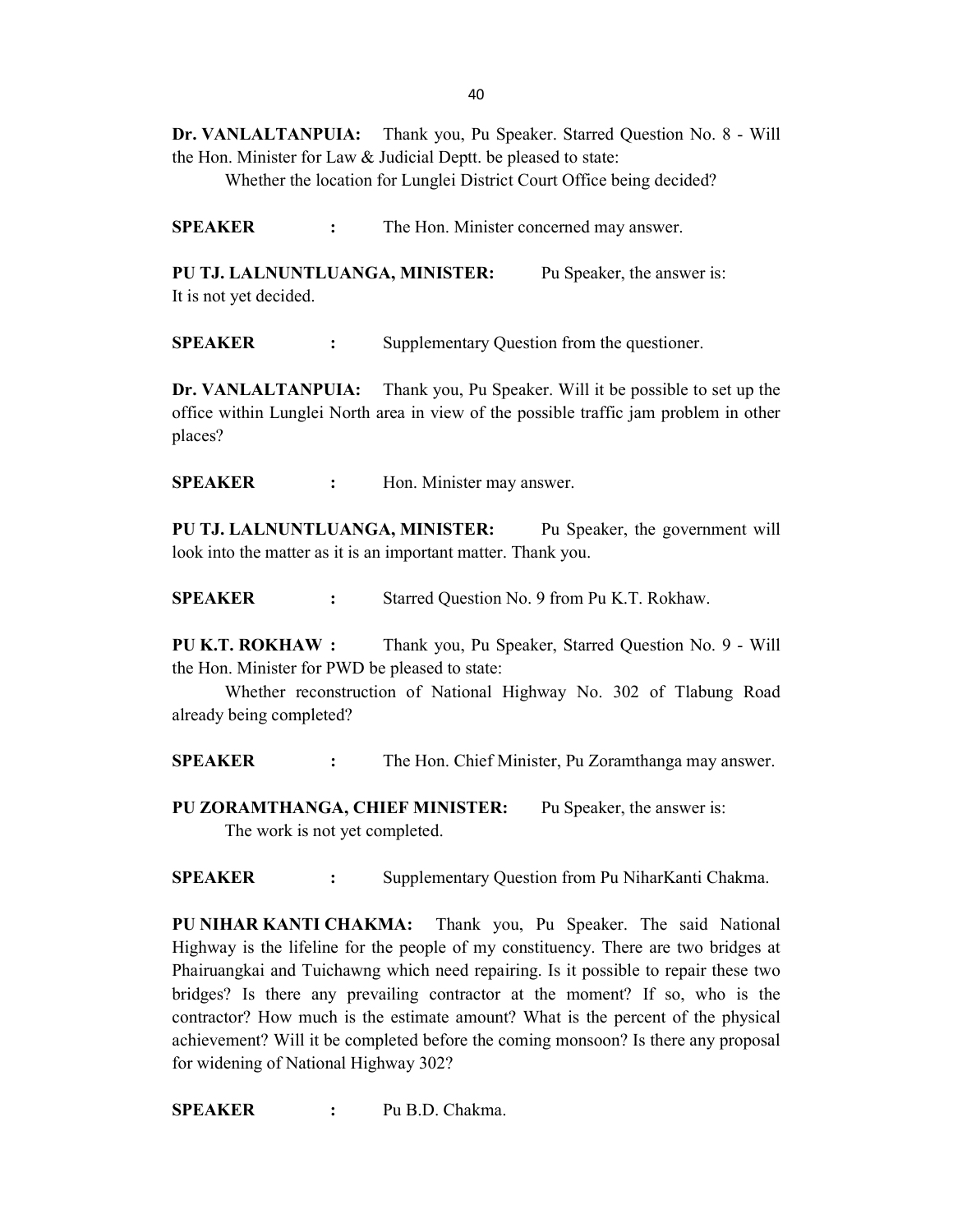PU B.D. CHAKMA : Thank you, Pu Speaker. Chhumkhum-Chawngte road is World Bank funded. The work could not be expedited due to electric tower and water pipeline which need to be shifted first. Whether the fund provision for shifting of the said electric post and pipeline has already been released to the department?

SPEAKER : The Hon. Chief Minister may now answer.

PU ZORAMTHANGA, CHIEF MINISTER: Pu Speaker, construction work of the said road is done from any available fund and what has been done in the process is the best we can do from the state fund. The contract work of Tlabung Road is divided in three packages. The first two packages are completed and the third is expected to be completed during this working season.

 Regarding the said two bridges, proposal for one of the bridges is made to the central government and the other one is proposed along with the road construction. Regarding shifting of electric post and pipeline, funds have already been released to the department and the work will soon be started.

SPEAKER : Pu Ramthanmawia may now ask Starred Question No. 10.

PU RAMTHANMAWIA: Thank you, Pu Speaker. Starred Question No. 10 - Will the Hon. Minister for Home Department be pleased to state:

- a) If there is a proposal to upgrade Dungtlang Check Post/Out Post to a fullfledged Police Station?
- b) If so, when will it be implemented?

SPEAKER : The Hon. Minister concerned may answer.

PU LALCHAMLIANA, MINISTER: Pu Speaker, Dungtlang Police Out post is proposed to be upgraded to a full-fledged Police Station as it is an important junction. However, the effective date is not fixed as yet.

SPEAKER : Supplementary question from the questioner.

PU RAMTHANMAWIA: Pu Speaker, I would like to add that Dungtlang village is situated in a very critical place and is near the international border. As such is the condition, various problems emerges regarding maintenance of law and order. So, I urge the Hon. Minister to implement the proposal with immediate effect.

SPEAKER : Pu Andrew H. Thangliana.

PU ANDREW H. THANGLIANA: Thank you, Pu Speaker. There is no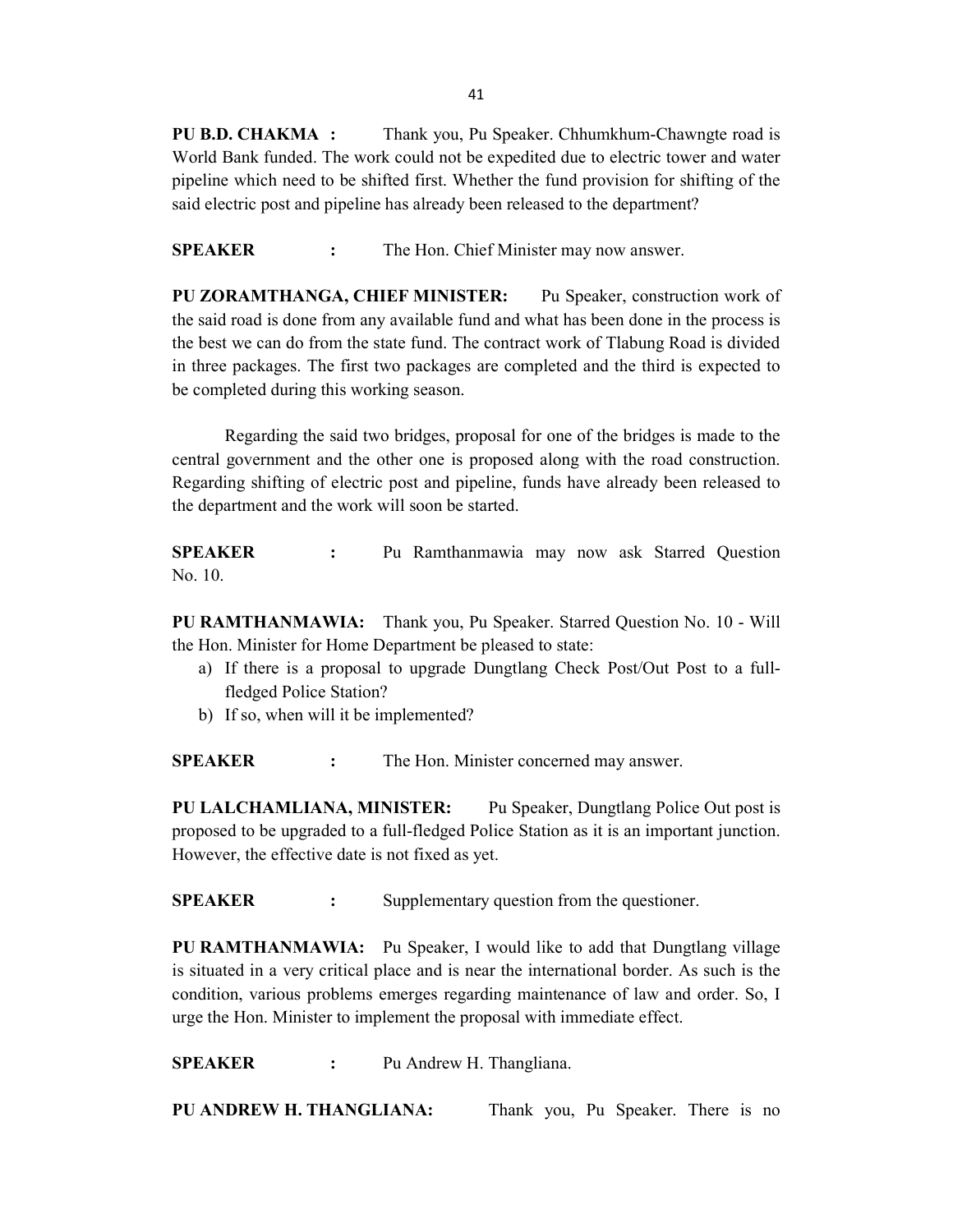Police Outpost within the northern areas from Lungdai to Saipum. Is there any plan to put the Police Outpost in the said area?

SPEAKER : Pu C. Lalsawivunga.

PU C. LALSAWIVUNGA: Thank you, Pu Speaker. As we have known, Dungtlang is an important place and the police there are really in need of motor vehicles as so by other stations. How can we provide motor vehicles in such police stations?

SPEAKER : Let us now call upon the Hon. Minister concerned.

PU LALCHAMLIANA, MINISTER: Pu Speaker, for our kind information, there are currently 38 Police Stations. Regarding the northern areas, there is a small police out post at Saiphai and it is therefore our desire to have more. However, it is not possible at the moment due to financial limitations.

 Regarding allotment of vehicle, a SUV is kept at Dungtlang and other types of vehicles at various Police Stations but generally are of old condition. It is the desire of the government to improve our conditions.

SPEAKER : Dr. ZR. Thiamsanga may now ask Starred Question No. 11.

Dr. ZR. THIAMSANGA: Thank you, Pu Speaker. Starred Question No. 11 - Will the Hon. Minister for PWD be pleased to state:

Whether there is any proposal of widening the road of Seling - Champhai?

SPEAKER : The hon. Minister concerned may now answer.

PU ZORAMTHANGA, CHIEF MINISTER: Pu Speaker, Champhai - Seling road has been proposed for two lanes road; feasibility study has been taken and DPR being submitted.

SPEAKER : Pu Vanlalhlana may ask Supplementary Question.

PU VANLALHLANA: Pu Speaker, is there a proposal for widening and resurfacing of Durtlang North - Sihphir road and also Thuampui - Sihphir road?

SPEAKER : Dr. ZR. Thiamsanga.

Dr. ZR. THIAMSANGA: Pu Speaker, Seling - Champhai Road is an important road of our state as it connects an important point of the international border; yet it remain in a very poor condition. As such is the case, many accidents happens on this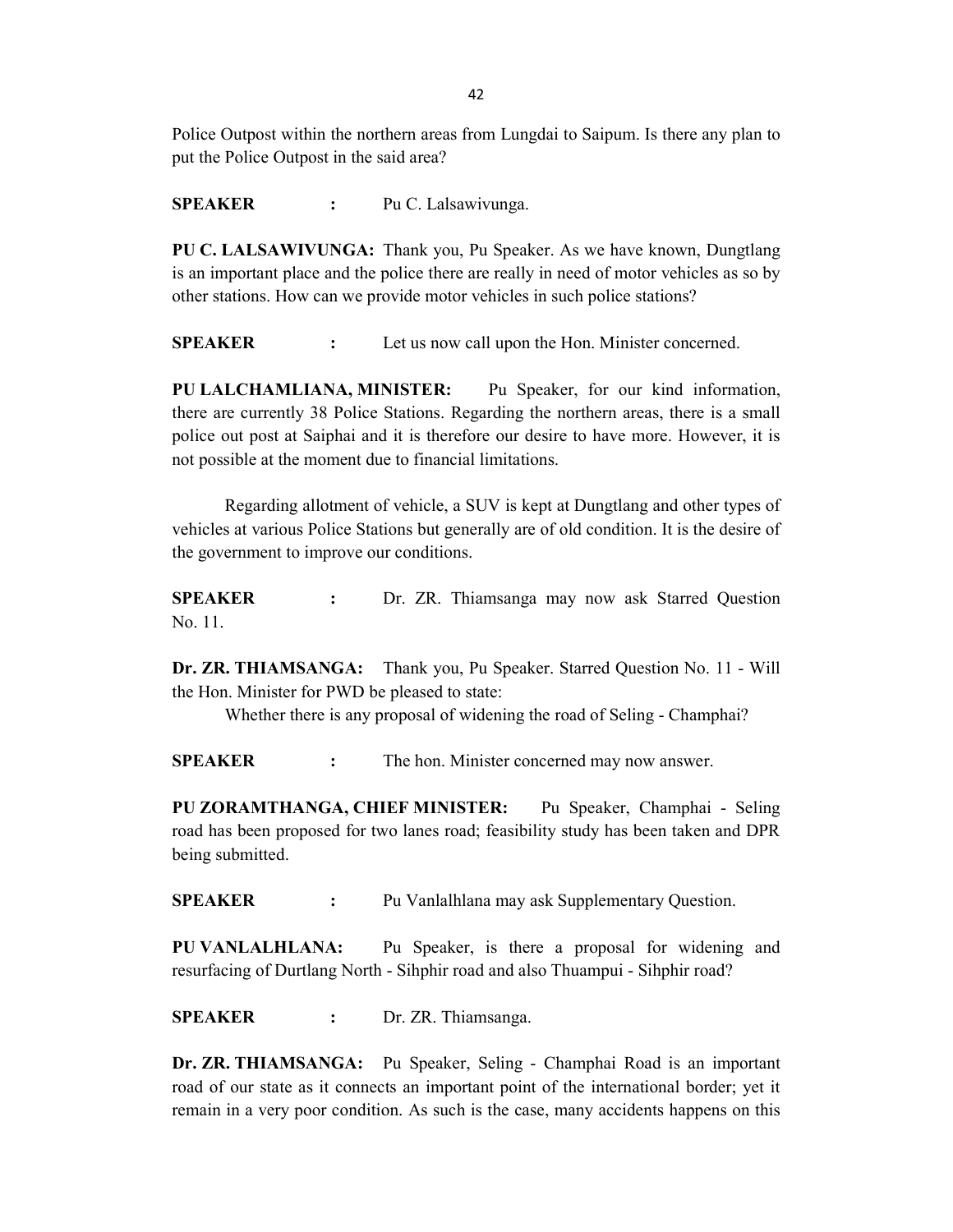road. We are very glad to hear that there is a plan for improvement of this road under this newly formed government, Thank you.

SPEAKER : Hon. Member, Pu Lalduhoma.

PU LALDUHOMA : Pu Speaker, the office building of National Highway Division is constructed at New Serchhip but remains unoccupied till today. Is it possible to put this office into function as soon as possible?

SPEAKER : The Hon. Minister may answer.

PU ZORAMTHANGA, CHIEF MINISTER: Pu Speaker, the said Sihphir - Durtlang road is set to be constructed with cement concrete; and, we are also aware of the poor condition of roads of Sihphir and the surrounding areas. We will try our level best to improve it. We will also look into the case mentioned by Pu Duhoma and we will try to make it work accordingly.

**SPEAKER** : Starred Question No. 12 and Pu Andrew H. Thangliana to ask.

PU ANDREW H. THANGLIANA: Thank you, Pu Speaker. Starred Question No. 12 - Will the Hon. Minister for PWD be pleased to state:

- a) The amount spent for construction of Kawnpui Buichali road under NEDP during 2018?
- b) If the work completed?
- c) If so, the reason of the problem which still arises due to poor condition of road till today?

**SPEAKER** : The Hon. Chief Minister may answer.

PU ZORAMTHANGA, CHIEF MINISTER: Pu Speaker, the answer is as follows:

- a) The estimate amount is ₹252.33 lakh.
- b) The assigned contractor has not completed the work as yet.
- c) Problems arise due to the monsoon season which arrives in the middle of the ongoing process of work.

SPEAKER : Supplementary question from the questioner.

PU ANDREW H. THANGLIANA: Thank you, Pu Speaker.

 Firstly, as far as my knowledge, the former contractor for the said road is Pu Zoremtluanga. However, on the  $11<sup>th</sup>$  of this month, it is said that the work is given to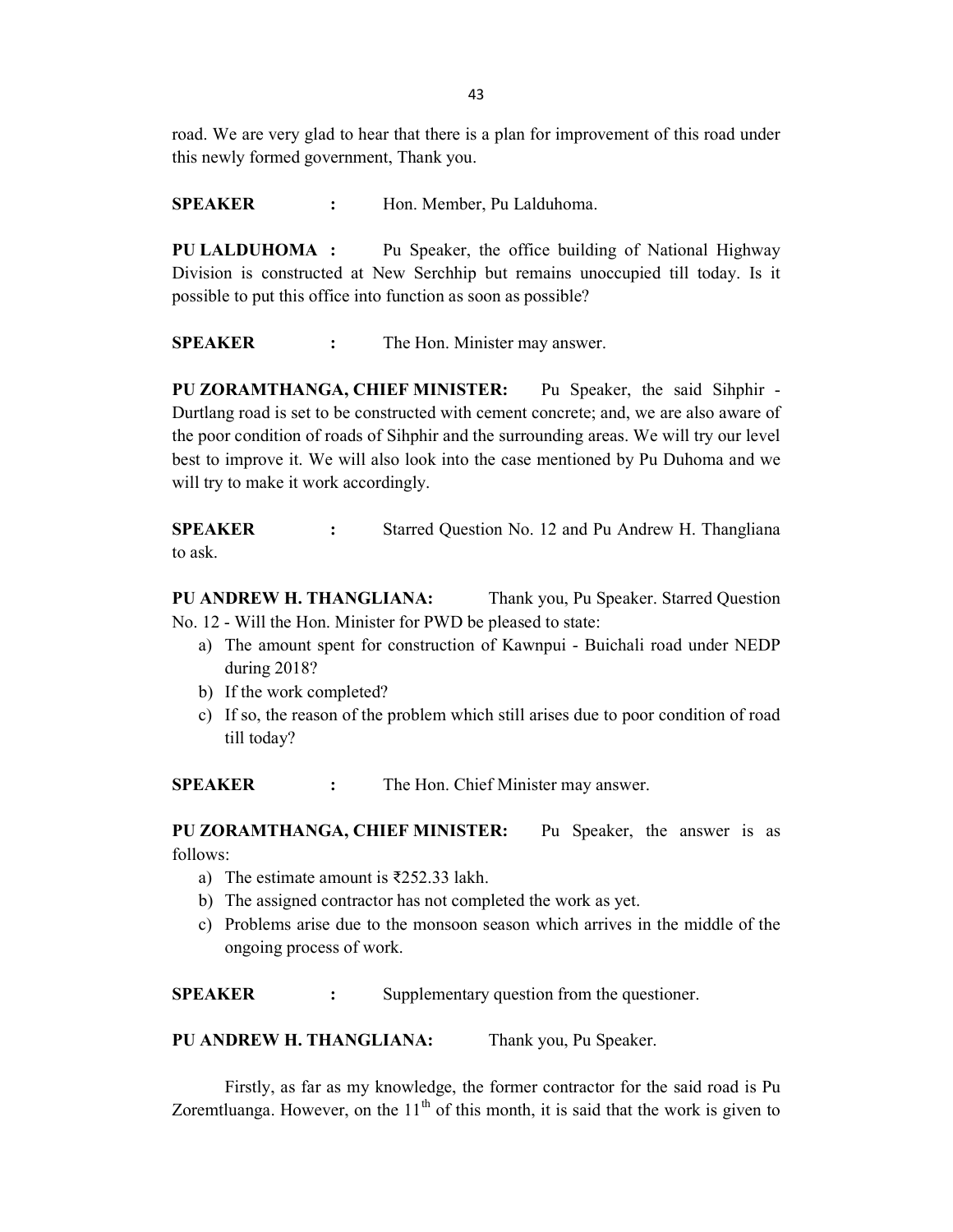Gayatri Company. Is this correct, and if so, what is the reason? Secondly, may i know the amount being given to the former contractor? Thirdly, is the work expected to be completed with the remaining fund from the original estimate? Thank you.

SPEAKER : The hon. Chief Minister may answer.

PU ZORAMTHANGA, CHIEF MINISTER: Pu Speaker, according to the information I have from the department, the contractor is Pu Lalhmingliana of Ramhlun South. However, he does not complete the work as yet. Since it is an urgent work, Ratna Infrastructure Private Limited later joined the work.

SPEAKER : Pu Lalduhoma may ask Starred Question No. 13.

PU LALDUHOMA : Pu Speaker, Starred Question No 12 - Will the Hon. Minister for Commerce & Industries Department be pleased to state:

- a) Whether there is a proposal to repair Serchhip market building?
- b) If there is a proposal for construction of more public urinal in Serchhip market?
- c) If there is any plan for construction of new market building at Serchhip?

SPEAKER : The Hon. Minister concerned may answer.

Dr. R. LALTHANGLIANA, MINISTER: Pu Speaker, the answer is as follows:

- a) Yes, it is under process.
- b) There is a plan for construction of more public urinals at Serchhip market building.
- c) There is no such proposal as of now.

SPEAKER : Supplementary Question from Pu C. Lalmuanpuia.

PU C. LALMUANPUIA: Thank you, Pu Speaker. I would like to ask if better arrangement could be made for roadside selling of food items.

SPEAKER : Pu Lalduhoma.

PU LALDUHOMA : Pu Speaker, the present condition of Serchhip market is very poor and is quite congested. As a matter of fact, it is poorly maintained and too small for a district headquarters. I would like to ask if it is possible to make better plan for the market building. Thank you.

SPEAKER : Pu Vanlalhlana.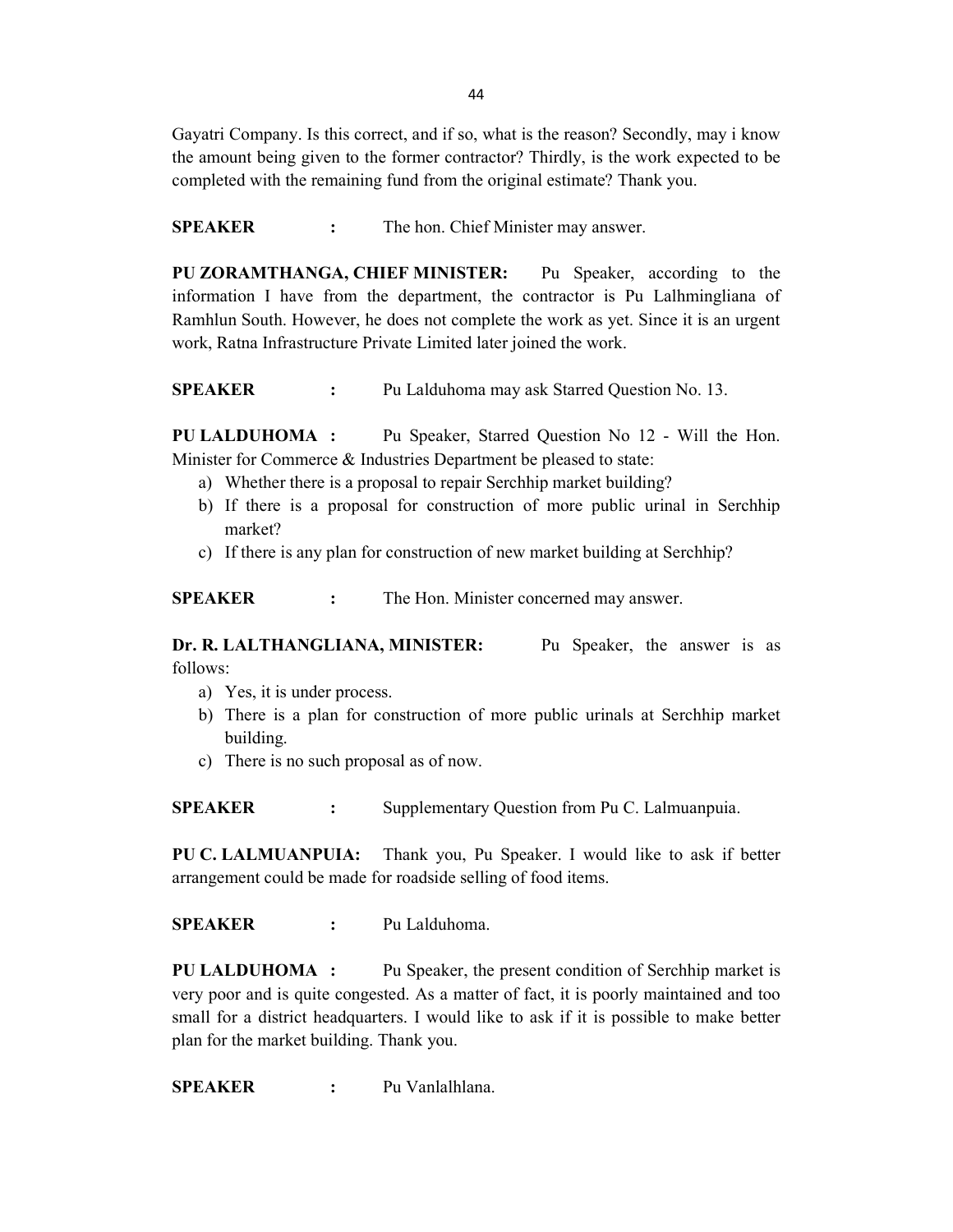PU VANLALHLANA: Thank you, Pu Speaker. We have a good market building at Leitan but it does not accommodate us anymore. May the Hon. Minister find a way for its extension? Thank you.

SPEAKER : The Hon. Minister may now answer.

Dr. R. LALTHANGLIANA, MINISTER: Pu Speaker, the subject mentioned by Pu Lalmuanpuia is of an important matter as we too are aware of the problem and we are looking for available fund for resolving the problem.

 Regarding Serchhip market building, it is true that it is small for a District Headquarters and we have in minds to upgrade or reconstruct the building; yet, the time could not be fixed. Likewise, we are planning vertical extension of the market building at DurtlangLeitanas asked by Pu Vanlalhlana.

SPEAKER : Hon. Member, Pu LalrintluangaSailo may now ask Starred Question No. 14.

PU LALRINTLUANGA SAILO: Thank you, Pu Speaker. Starred Question No. 14 - Will the Hon. Chief Minister be pleased to state:

- a) When black topping of West Phaileng-Marpara road was done?
- b) The amount sanctioned?
- c) Name of the contractor?
- d) When the work started and when it was completed?
- e) The maintenance period of the road?

PU ZORAMTHANGA, CHIEF MINISTER: Pu Speaker, the answer is as follows:

- a) The work was started in 2011.
- b) The sanction amount is ₹4894.09 lakh
- c) The contractors were:
	- i) Tantia Construction Limited.
	- ii) F. Kapsanga, Tuikual.
	- iii) Lalthanthuami, Chawnpui.
- d) The works began in September, 2011 and were completed on the date as given here:

| i) Tantia Construction Limited | $\sim$                   | 3.5.2015  |
|--------------------------------|--------------------------|-----------|
| ii) F. Kapsanga, Tuikual       | $\overline{\phantom{0}}$ | 30.4.2015 |
| iii) Lalthanthuami, Chawnpui   | $\sim$                   | 31.3.2016 |

e) The maintenance period is one year after completion of the work.

SPEAKER : Supplementary Question from Er. Lalzirliana.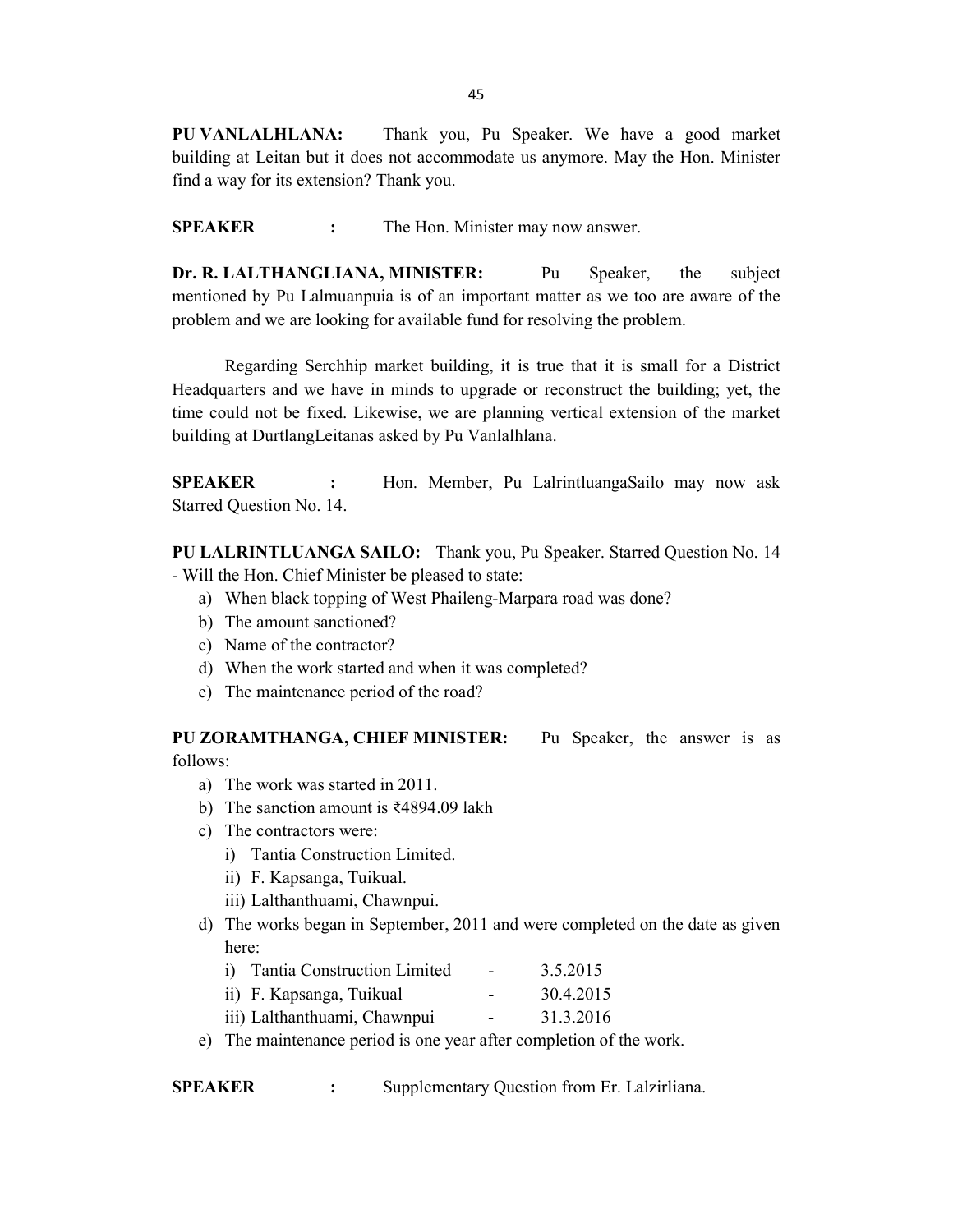Er. H. LALZIRLIANA: Thank you, Pu Speaker. My Supplementary questions are:

i) Is there any plan for reconstruction of Aisialkawn-Phaileng road?

ii) The process of construction of Dapchhuah-Rajiv Nagar road is very slow and so is desirable if it is handed over to Mizoram PWD. Is this possible?

iii) What is the present status and if there is any plan for construction of Nghalchawm-University Road?

iv) What is the present status of proposal for construction of Dapchhuah-Mamit road?

**SPEAKER** : Question Hour is over. The Hon. Chief Minister may now answer.

PU ZORAMTHANGA, CHIEF MINISTER: Pu Speaker, there is nothing much I could answer at the moment. Regarding the Supplementary questions, we will look into the matter and all possible efforts will be made as necessary.

SPEAKER : We shall now move to Laying of Papers. Let us call upon Hon. Minister, Dr. K. Beichhua to lay the following papers:

- 1. The Juvenile Justice Funds Rule, 2018
- 2. The Mizoram Grant-in-Aid to Voluntary Organisations and IndividualsRule, 2018.
- 3. The Mizoram Rights of Persons with Disabilities Rule, 2018
- 4. The Annual Report of the Commissioner for Persons with Disabilities, the Govt. of Mizoram for the Year 2017-2018.

Dr. K. BEICHHUA, MINISTER: Thank you, Pu Speaker, I hereby lay the following papers on the table of this august House:

- 1. The Juvenile Justice Funds Rule, 2018
- 2. The Mizoram Grant-in-Aid to Voluntary Organisations and IndividualsRule, 2018.
- 3. The Mizoram Rights of Persons with Disabilities Rule, 2018
- 4. The Annual Report of the Commissioner for Persons with Disabilities, the Govt. of Mizoram for the Year 2017-2018.

Thank you.

**SPEAKER** : Let the copy be distributed. Let us call upon Dr. R. Lalthangliana to beg leave of the House to introduce 'The Mizoram Anatomy Bill, 2019'.

Dr. R. LALTHANGLIANA, MINISTER: Pu Speaker, I hereby beg leave of the House to introduce 'The Mizoram Anatomy Bill, 2019'.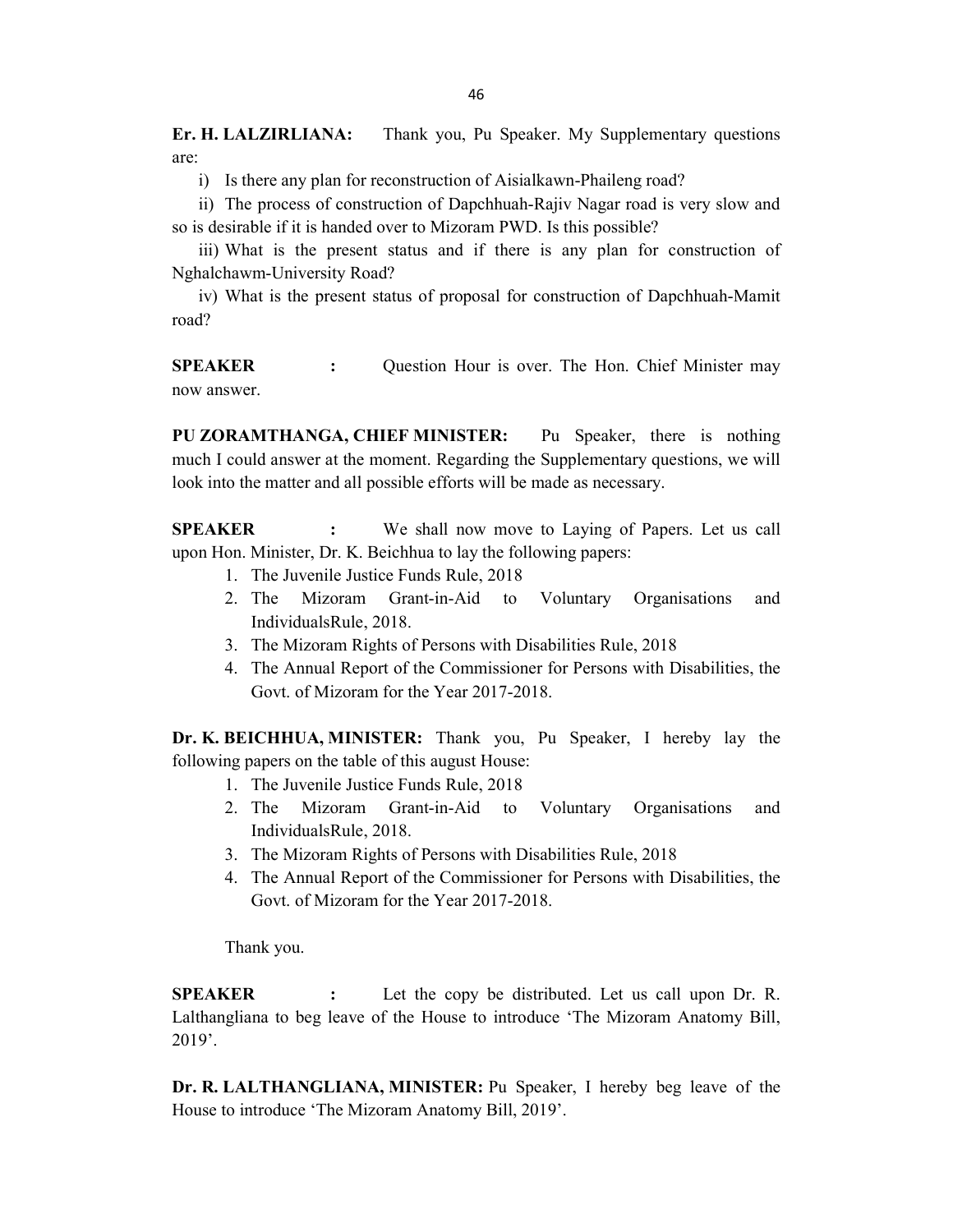| <b>SPEAKER</b> | You may now introduce the Bill. |
|----------------|---------------------------------|
|----------------|---------------------------------|

Dr. R. LALTHANGLIANA, MINISTER: Thank you, Pu Speaker. The Mizoram Anatomy Bill, 2019 is an important bill not only for the Health & Family Welfare Department but for the people of Mizoram and our state as well.

The Mizoram Institute of Medical Education & Research was inaugurated last year in August with permission granted by the Medical Council of India (MCI) and the project amounts is ₹189 crores.There are certain conditions which need to be completed for recognition and inspection will also be conducted again next month. There will be 100 students out of which 15 seats reservation for all India quota, 15 seats for NRI and the rest 70 seats will be for our State. We have 99 scholars at present.

 The subjects in the first batch consist of Anantomy, Physiology and Biochemisty and the second batch consists of Pathology, Microbiology, Forensic and Community medicine. Our Bill today is "The Mizoram Anatomy Bill, 2019" without which Anatomy Department will not be able to function properly. It concern cadavers which is necessary in the practical class; and, since we have to import it from West Bengal Health Services, we need to spend huge amount of fund for we need at least 10 Nos. where as one cadaver costs at least 1 lakh. Thus, we need to set appropriate procedure in this process. I hope that this Bill be passed unanimously. Thank you.

**SPEAKER** : The copy has already been distributed and each member will be allotted 5 minutes. Pu Lalduhoma will start.

PU LALDUHOMA : Thank you, Pu Speaker. The hon. Minister had stated the importance of this Bill and I believe we all agree with his statement. We, the Mizo's have a deep respect for dead body, and since this Bill does not intervene in our customs practice regarding the dead body, I support that we pass this Bill so that the Anatomy Department is functioning properly.

#### SPEAKER : Pu ZR Thiamsanga.

Dr. ZR. THIAMSANGA: Thank you, Pu Speaker. As a medical doctor, I think I am aware of the importance of cadavers for the medical student right from the  $1<sup>st</sup>$  year in college. If I am not mistaken, atleast 10 cadavers are needed in a year plus a cold storage and formaline tank in the future for this purpose. So, "The Mizoram Anatomy Bill, 2019" is mandatory for the Anatomy Department and I express my support in passing this Bill. Thank you.

SPEAKER : Dr. B.D. Chakma.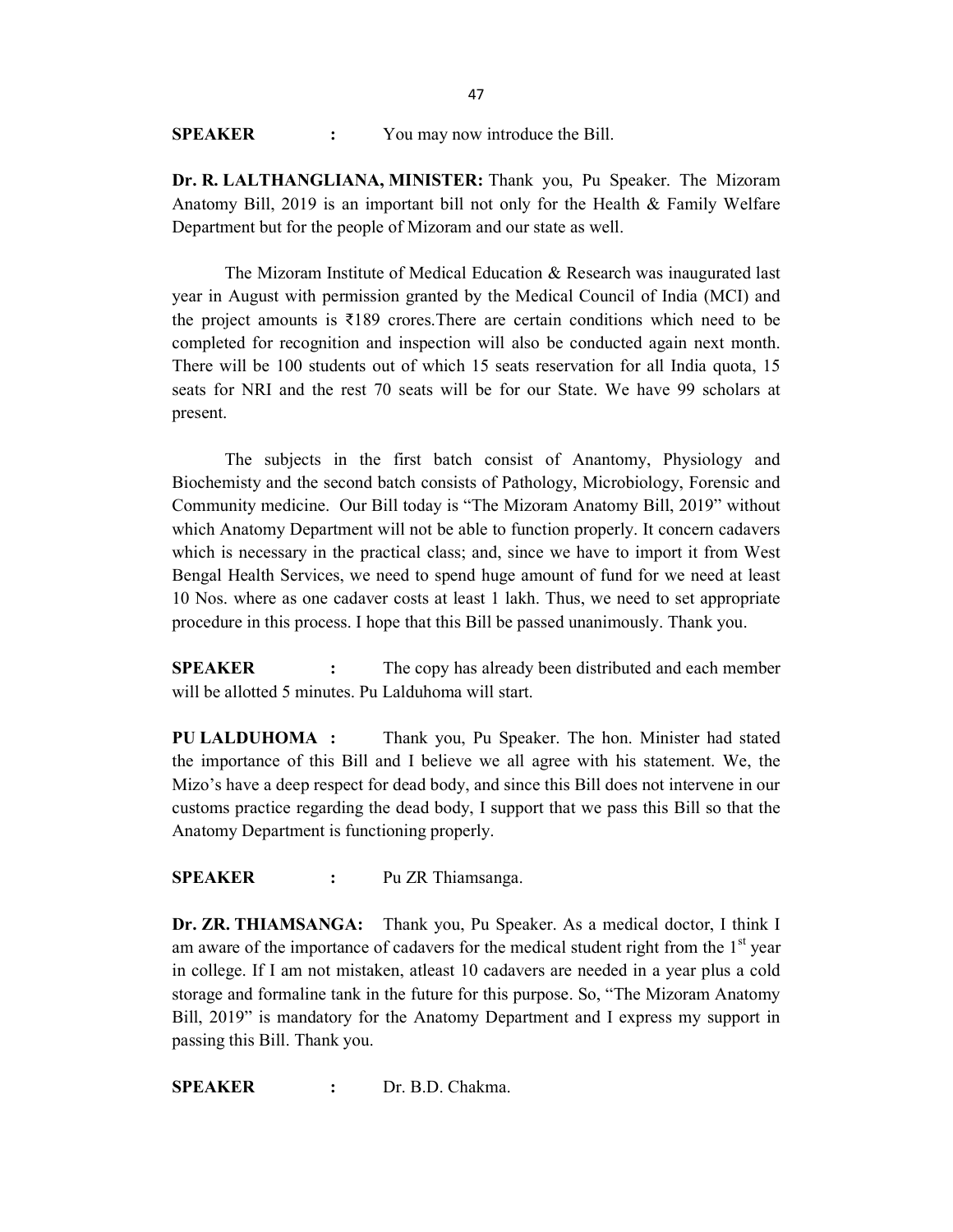PU B.D. CHAKMA : Thank you, Pu Speaker. To pursue medical science, it is necessary to study anatomy, physiology and biochemistry in the 1<sup>st</sup> year. So, this Bill is very important. I think the wording under Section 3 is incomplete as it is known to us all that our state as well as our polulation is too small to avail cadaver easily. Our medical college will face problems in the future unless this bill is passed. So, I express my support in passing this Bill. Thank you.

SPEAKER : I will now call upon Pu Lalchhuanthanga.

PU LALCHHUANTHANGA: Pu Speaker, as a precautionary measure, will it be safe to accept an unclaimed dead body in the institution without the knowledge of its history?

SPEAKER : The matter will be discussed later and I will now call upon the hon. Chief Minister.

PU ZORAMTHANGA, CHIEF MINISTER: Pu Speaker, I will try to explain in brief so that even a layman could understand this Bill.

If a cadaver remains unclaimed during the prescribed time, it is legal to use the body for anatomy as practiced by other States and we may import some from other states as well. Since the students of medical college need this material for the Anatomy practical class, it is only fair that we find a way to collect the requirement.

In our Society, we rarely find cases of dead body being unclaimed, so it crucial that the government give approval since it is necessary, for the time being to import the material from other States. So, considering the importance of this Bill, I express my support in passing this Bill. Thank you.

SPEAKER : The points mentioned by the hon. Member may be a accepted as patent error. I now call upon the concerned Minster to wind up the discussion and appeal the House to pass the Bill.

Dr. R. LALTHANGLIANA, MINISTER: Thank you, Pu Speaker. Regarding the points mentioned by Dr. BD Chakma, 'shall' should be continued with sub-Section (b), 'hand over the head body' and other sentences from sub-Section (a) and (b). Death body will be proclaimed 'Unclaimned' if it is not claimed within 72 hours of the prescribed time. I think it is more important to consider the system of preserving dead body with the like formalin than knowing its history. I wish my fellow members would spare their time to witness the students performing autopsy in the hospital. As per demanded by the rules and procedure, we also have a formalin tank for the process of post mortem.